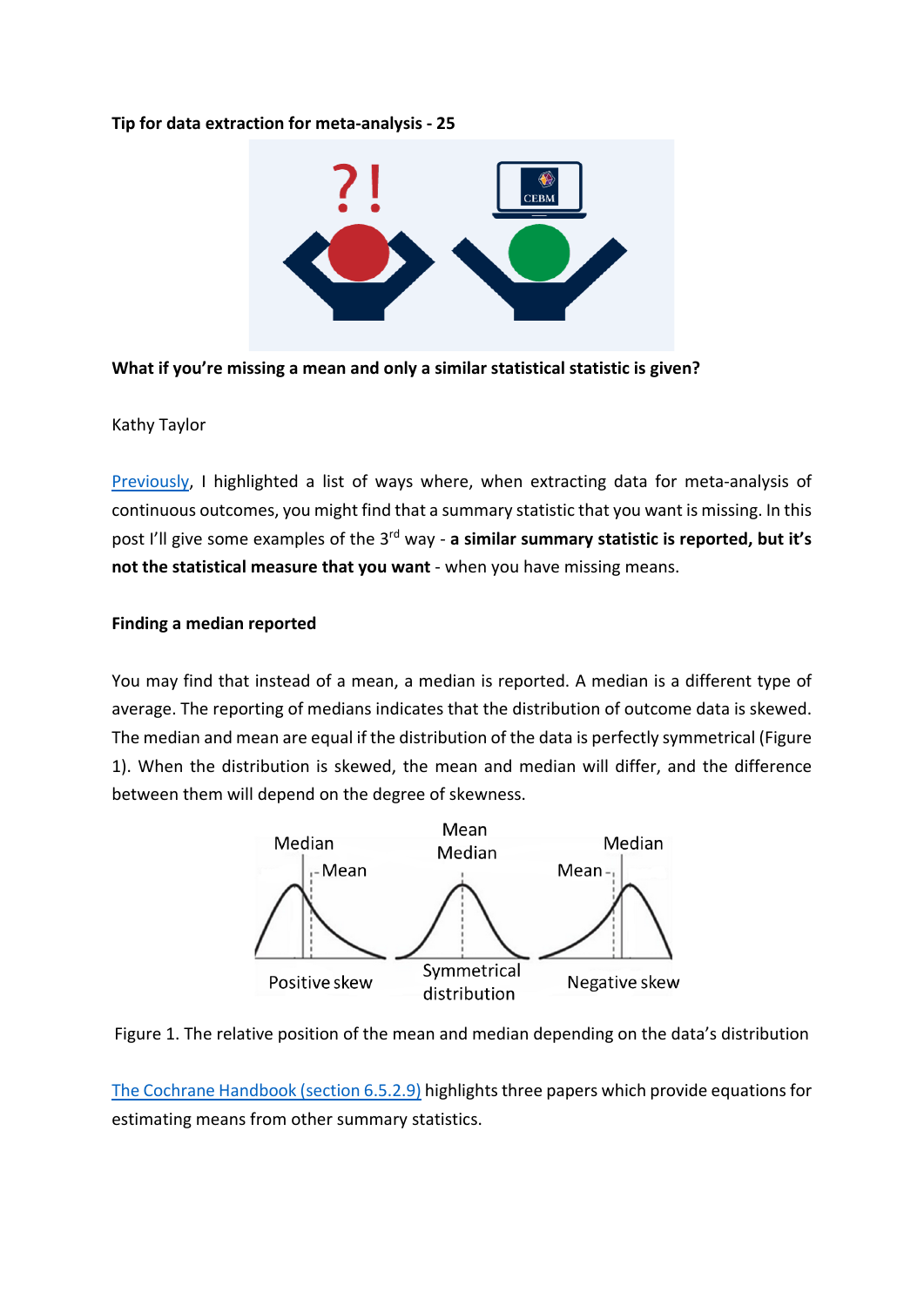One is the paper b[y Hozo et al](https://www.ncbi.nlm.nih.gov/pubmed/15840177) who concluded that even with skewed data, the sample mean can be estimated by the median. They provided estimates for the mean based on the sample size and range (min and max are the bounds of the range):

 $mean \approx median$  if n ≥25  $mean \approx \frac{mn+2median+max}{4}$  if n<25

The curved equal sign means 'approximately equal'. The estimates were tested using simulation, and drawing samples from normal and skewed distributions.

The second paper is by [Bland](https://pdfs.semanticscholar.org/59dd/526a4335850fcb364c92bb6f4eb879fb6e59.pdf) who uses more information by providing estimates of the sample mean based on the median, range, sample size and interquartile range  $(q_1 \text{ to } q_2)$ :

$$
\frac{\min(n+3) + 2(n-1)(q_1 + \text{median} + q_3) + \max(n+3)}{8n}
$$

When n is large, this equation simplifies to

$$
\frac{min + 2(q_1 + median + q_3) + max}{8}
$$

He tested his estimates on three real data sets with simulated data drawing samples from normal and skewed distributions.

The formulae of Bland and Hozo et al both work better with small samples.

The third paper is by [Wan et al](https://www.ncbi.nlm.nih.gov/pubmed/25524443) who provide estimates of the sample mean based on the median and interquartile range. This has the advantage of not being influenced by extreme values.

$$
\frac{q_1 + \text{median} + q_3}{3}
$$

Using simulation, they also tested their estimates, drawing samples from normal and skewed distributions and found smaller relative errors compared to Bland's approach. Wan et al also provide a very useful spreadsheet which you can use to calculate and compare their estimated means with those of Bland and Hozo et al.

Another paper by [Luo et al](https://pubmed.ncbi.nlm.nih.gov/27683581/) provide improved estimates of the sample mean based on the sample size, median, range and interquartile range. Their estimates use a weighted formulation. They consider three scenarios.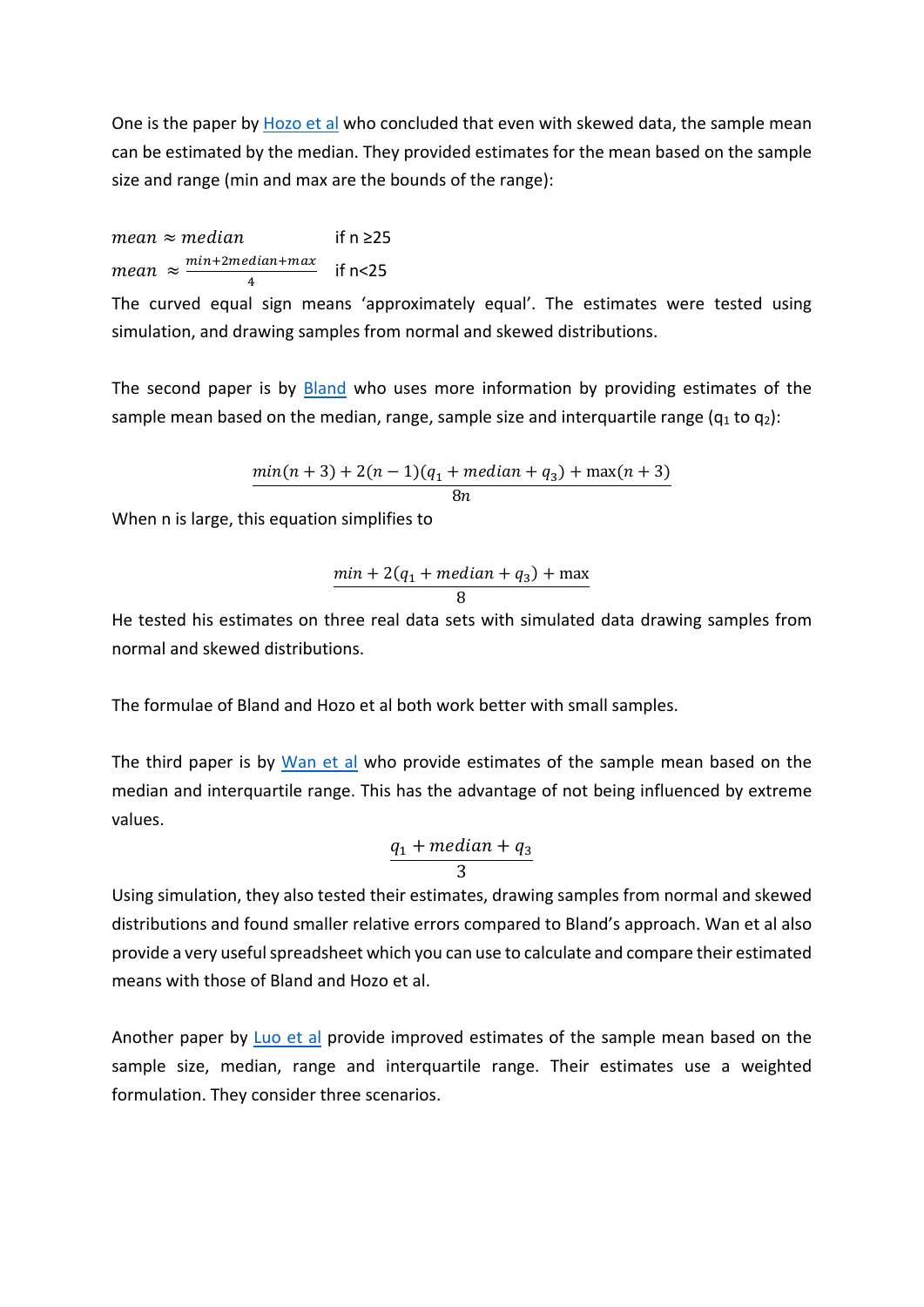Firstly, when the sample size, median and range are reported.

$$
\left(\frac{4}{4+n^{0.75}}\right)\left(\frac{min + max}{2}\right) + \left(\frac{n^{0.75}}{4+n^{0.75}}\right) median
$$

Secondly, when the sample size, median and interquartile range are reported.

$$
\left(0.7 + \frac{0.39}{n}\right)\left(\frac{q_1 + q_3}{2}\right) + \left(0.3 - \frac{0.39}{n}\right) median
$$

Thirdly, when the sample size, median, range and interquartile range are reported.

$$
\left(\frac{2.2}{2.2+n^{0.75}}\right) \left(\frac{min+max}{2}\right) + \left(0.7 - \frac{0.72}{n^{0.55}}\right) \left(\frac{q_1+q_3}{2}\right) + \left(0.3 + \frac{0.72}{n^{0.55}} - \frac{2.2}{2.2+n^{0.75}}\right) median
$$

These are approximations of their more complicated formulae that are reported in their paper. They demonstrate the accuracy of their estimates using simulation and they provide an excel spreadsheet.

### **Finding a geometric mean reported**

Sometimes a geometric mean is reported. This is another type of average, which arises from the analysis of skewed data which have been [log-transformed](https://bit.ly/2ueyQem) and then back-transformed (using the exponential function) when presenting results. With small samples, skewed data is often log-transformed, before analysis, because standard inferences on the means of skewed data is only acceptable for large samples. With large samples we assume that the means of outcome measurements are approximately normally distributed due to the [central limit](https://www.statisticshowto.datasciencecentral.com/probability-and-statistics/normal-distributions/central-limit-theorem-definition-examples/)  [theorem.](https://www.statisticshowto.datasciencecentral.com/probability-and-statistics/normal-distributions/central-limit-theorem-definition-examples/)

So, instead of means (which are more formally known as arithmetic means) and standard deviations (SD), geometric means are reported, either with confidence intervals (CIs), the exponential of the SD of the log-transformed values (often referred to as the tolerance factor or the inappropriately named as the 'SD of the geometric mean'), or the exponential of the standard error (SE) of the log-transformed values. Geometric means and arithmetic means should [not be pooled.](https://training.cochrane.org/handbook/current/chapter-10#section-10-5-3) If most of your studies report arithmetic means, you will want to convert geometric mean summary data to arithmetic mean summary data. Pooling is possible by using the conversion equations of [Higgins et al.](https://www.ncbi.nlm.nih.gov/pubmed/18800342) It's a two-stage process (Figure 2) as the geometric mean data has to be log-transformed first.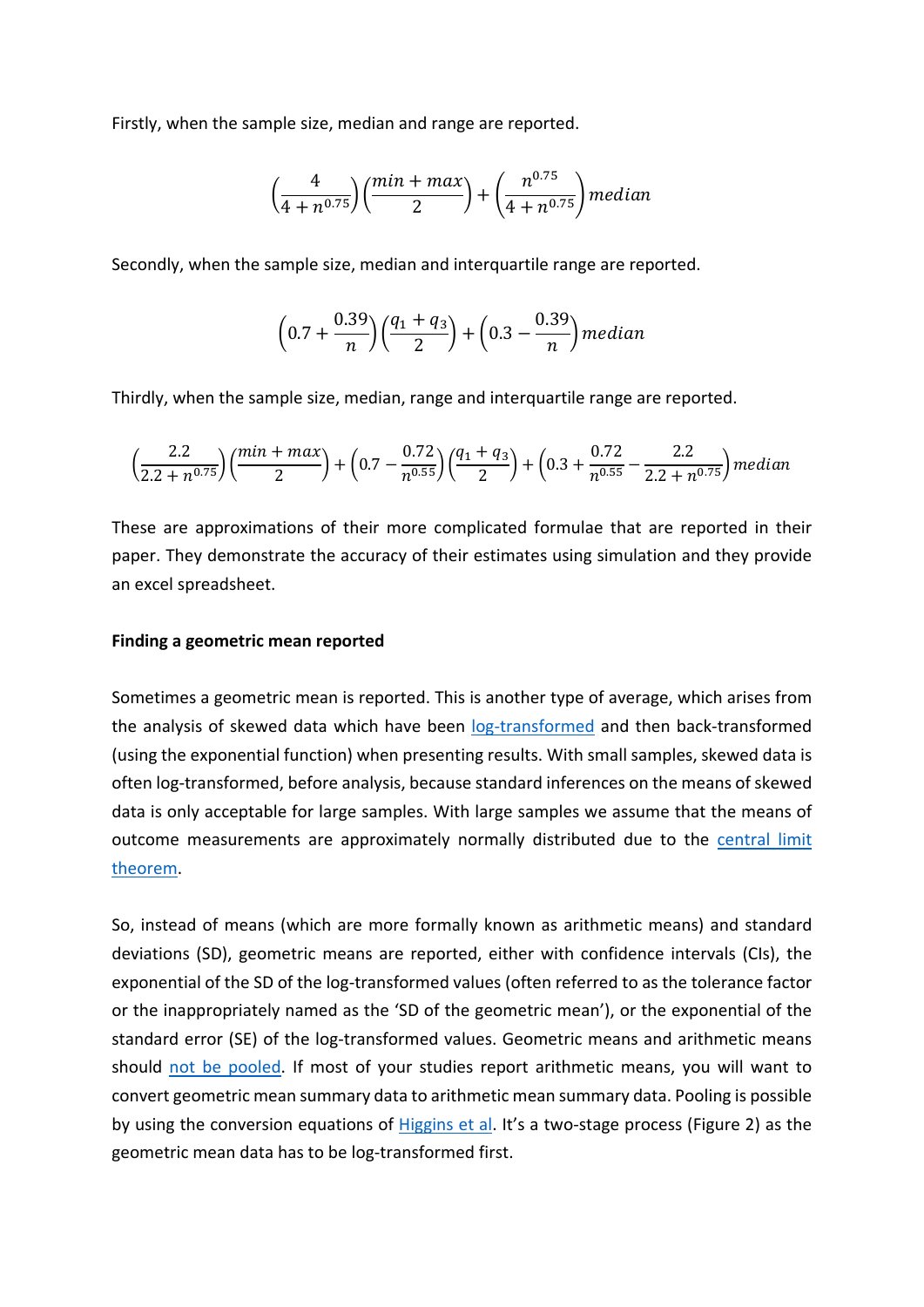

Figure 2. From geometric means to arithmetic means

Using the following notation:

g is the geometric mean of a treatment arm (glower to gupper ) is the confidence interval of g  $e^{s_z}$  is the incorrectly named SD of g  $e^{SE_z}$  is the incorrectly named SE of g

# **STEP 1**

Calculate the log-transformed measurements  $(\bar{z}$  and  $s_z)$  from the geometric mean data.

 $\bar{z} = ln(g)$  and  $S_Z = \frac{(\ln(g_{upper}) - \ln(g_{lower}))\sqrt{n}}{2t}$  OR  $s_z = ln(e^{s_z})$  in cases where  $e^{s_z}$  has been reported OR  $s_z = ln(e^{\sqrt{n} \times SE_z})$ 

where t is the 97.5 percentage point of the t-distribution with (n-1) degrees of freedom.

# **STEP 2**

Apply the conversion equations to the log-transformed data to calculate the arithmetic mean summary data ( $\bar{x}$  and  $s_x$ ). There are two sets of equations depending on the similarities between the SDs of the two treatment arms. Higgins et al recommend comparing the SDs on the log scale as it's more plausible. If the SDs are different, use Method 1. If the SDs are similar, use Method 2.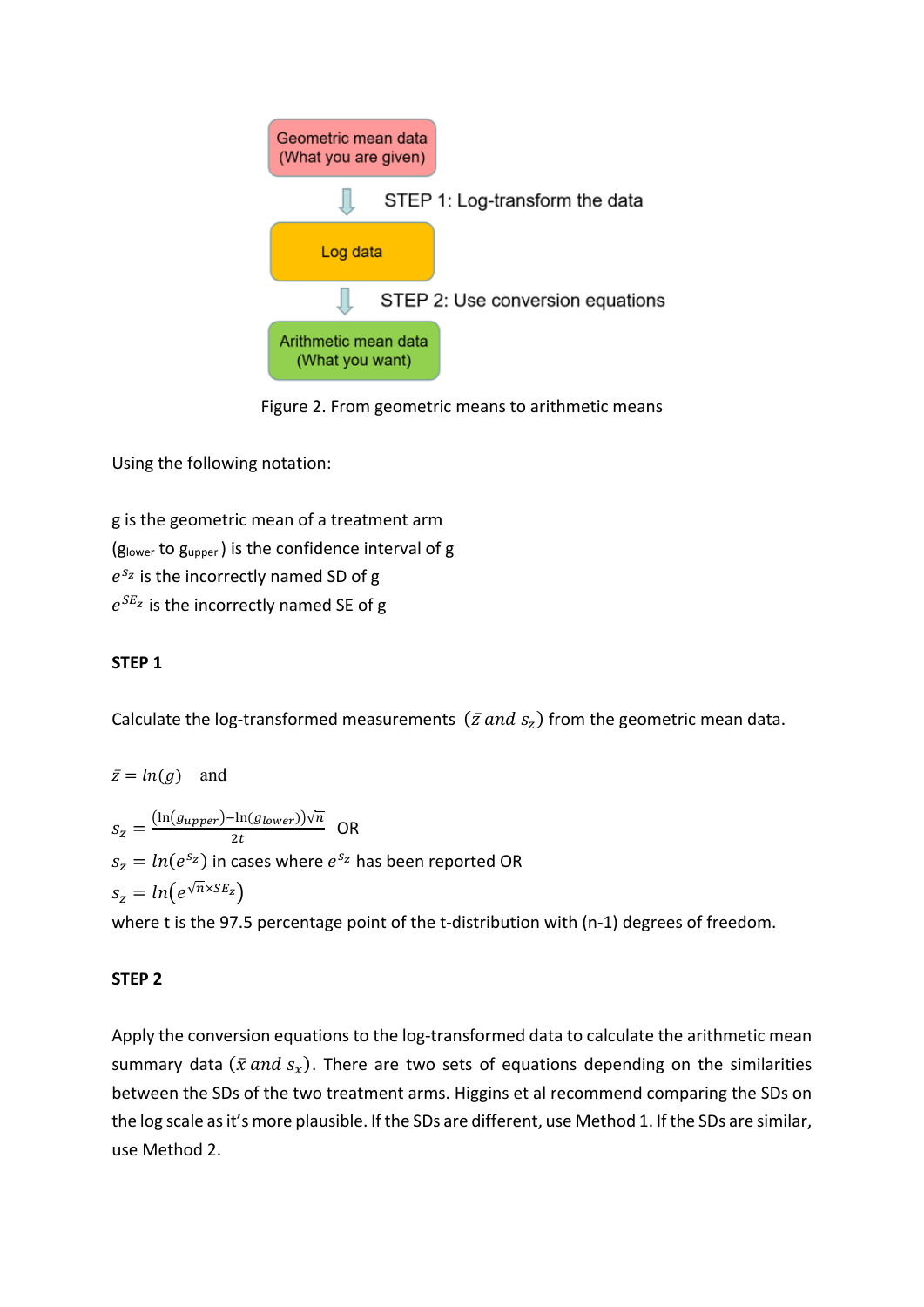Method 1

For each treatment arm, calculate

$$
\bar{x} = exp\left(\bar{z} + \frac{s_z^2}{2}\right)
$$
  
\n
$$
s_x = \sqrt{(exp(s_z^2) - 1)exp(2\bar{z} + s_z^2)}
$$

Method 2

First calculate

$$
s_{z, pooled} = \sqrt{\frac{(n_1 - 1)s_{z,1}^2 + (n_2 - 1)s_{z,2}^2}{n_1 + n_2 - 2}}
$$

Then, for each treatment arm, calculate

$$
\bar{x} = exp\left(\bar{z} + \frac{S_{z, pooled}}{2}\right)
$$

$$
s_x = \sqrt{(exp(s_{z, pooled}^2) - 1)exp(2\bar{z} + s_{z, pooled}^2)}
$$

Higgins et al also provide equations to convert the other way, from arithmetic means to geometric means (Figure 3). You might want this if the majority of your included studies report geometric means.



Figure 3. From arithmetic means to geometric means

### **STEP 1**

Convert the arithmetic mean summary data to log summary data.

- $\bar{x}$  and  $s_x$  are the arithmetic mean and SD
- $\bar{z}$  and  $s_z$  are the mean and SD of the log data

If the SDs are different, use Method 1. If the SDs are similar, use Method 2.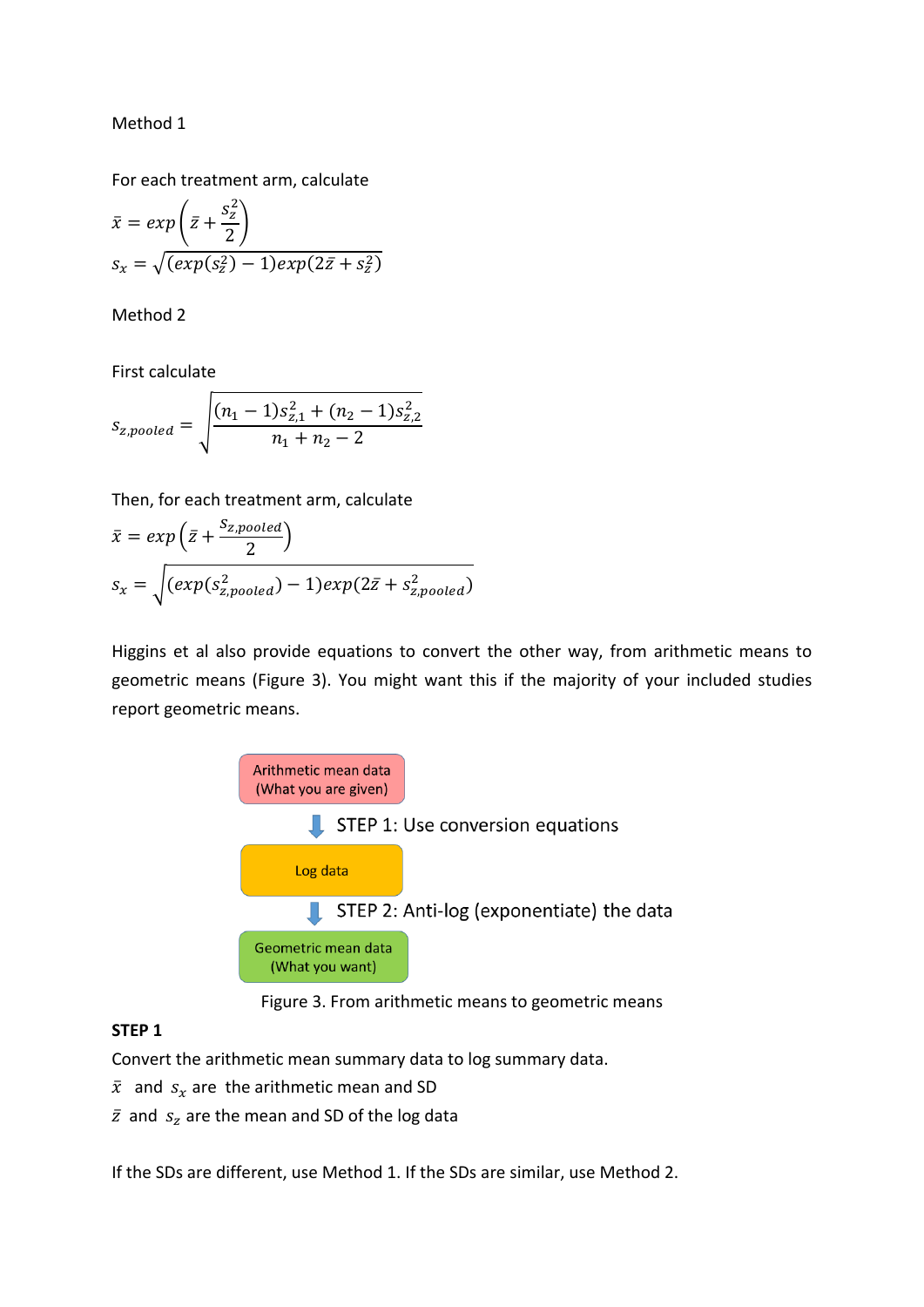#### Method 1

For each treatment arm, calculate

$$
\bar{z} = \ln(\bar{x}) - \frac{1}{2}\ln\left(\frac{s_x^2}{\bar{x}^2} + 1\right)
$$

$$
s_z = \sqrt{\ln\left(\frac{s_x^2}{\bar{x}^2} + 1\right)}
$$

Method 2 For each treatment arm, calculate

$$
s_z = \sqrt{ln\left(\frac{s_x^2}{\overline{x}^2} + 1\right)}
$$

Then calculate

$$
s_{z, pooled} = \sqrt{\frac{(n_1 - 1)s_{z,1}^2 + (n_2 - 1)s_{z,2}^2}{n_1 + n_2 - 2}}
$$

Then for each treatment arm, calculate

$$
\bar{z} = \ln(\bar{x}) - \frac{1}{2} s_{z, pooled}^2
$$

### **STEP 2**

Back-transforming (exponentiating) the log data calculates the geometric mean data.

 $\bar{z}$  and  $s_z$  are the log data.

 $g = e^{\bar{z}}$  and  $e^{s_z}$  are the geometric mean data.

Meta-analysis can be carried out on the log scale and SD for the log values can be calculated using the following equation:

$$
SD = \frac{(upper\ CI - lower\ CI)}{3.92}\sqrt{n}
$$

Let me show you an example of converting geometric mean data to arithmetic mean data.

For the [review](https://www.ncbi.nlm.nih.gov/pubmed/22189841) that I worked on we used these conversion equations when we extracted data from the study by [Romero et al.](https://www.ncbi.nlm.nih.gov/pubmed/8462386) They reported microalbuminuria (albumin excretion rate) at 6 months with geometric mean (95% CI). Data for the intervention group, treated with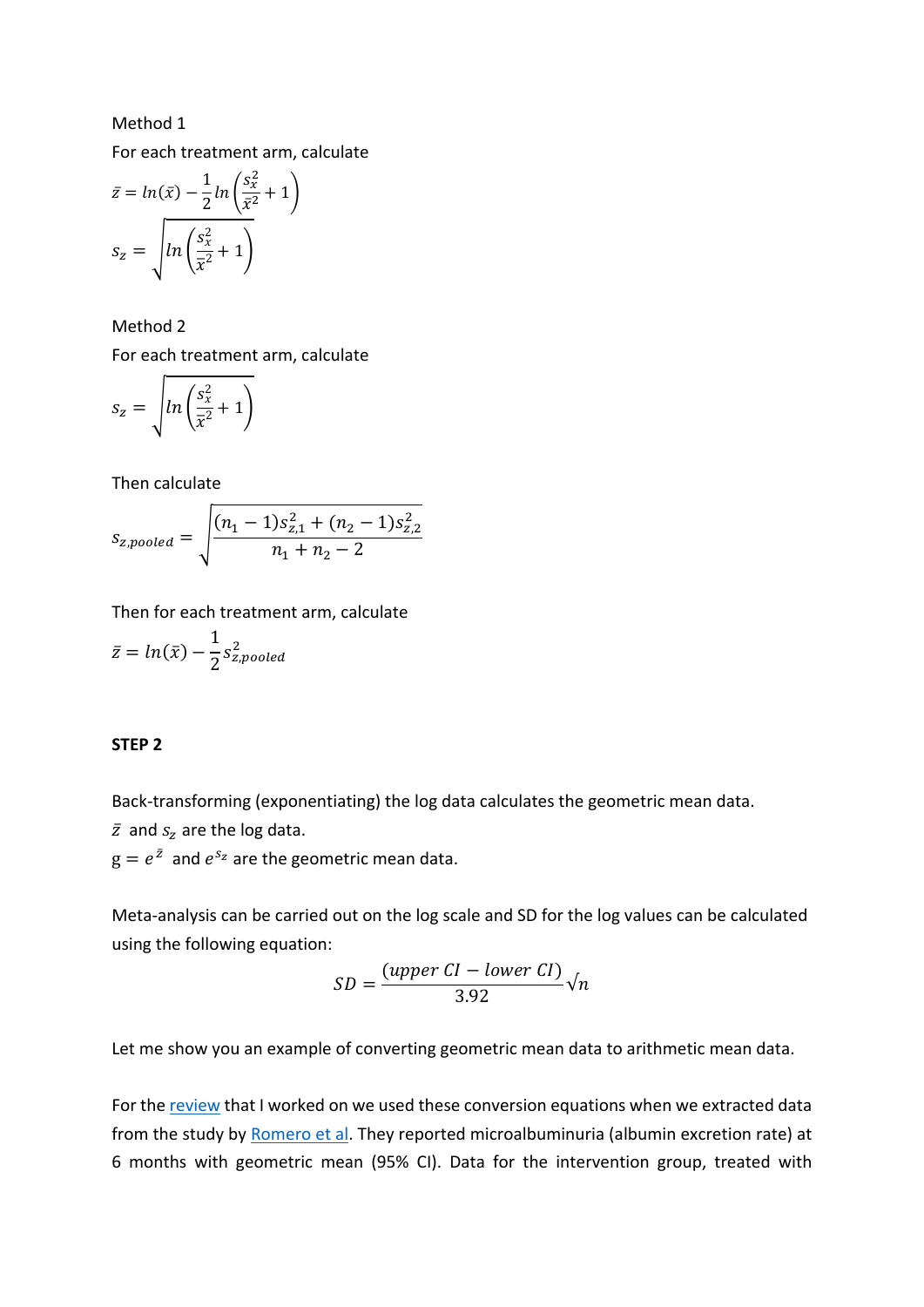Captopril, was converted from 60 (35 to 104) mg/24hr to mean (SD) of 90 (101) mg/24hr, and data for the untreated group was converted from 91 (58 to 141) mg/24hr was converted to 119 (101) mg/24hr (Table). I applied the equations from Method 1.

|             | Captopril Untreated |        |
|-------------|---------------------|--------|
| n           | 13                  | 13     |
| gm          | 60                  | 91     |
| g lower     | 35                  | 58     |
| g upper     | 104                 | 141    |
| $z = Ln(g)$ | 4.09                | 4.51   |
| dof         | 12                  | 12     |
| t-value     | 2.18                | 2.18   |
| Sz          | 0.90                | 0.74   |
| X           | 90.05               | 119.22 |
| Sx          | 100.77              | 100.91 |

Table. Calculating arithmetic mean data

See below to find out where the t-value came from. Higgins et al highlight that their estimates are likely to be biased in small sample studies. As this study had small samples, it was removed as part of a sensitivity analysis.

# **Other methods**

Other approaches of dealing with missing means highlighted by the review of [Weir et al](https://www.ncbi.nlm.nih.gov/pubmed/29514597) include the simulation-based approximate Bayesian computation (ABC) approach of  $Kwon$ [and Reis.](https://www.ncbi.nlm.nih.gov/pubmed/26264850)

If a large proportion of studies have missing means, pooling is not recommended.

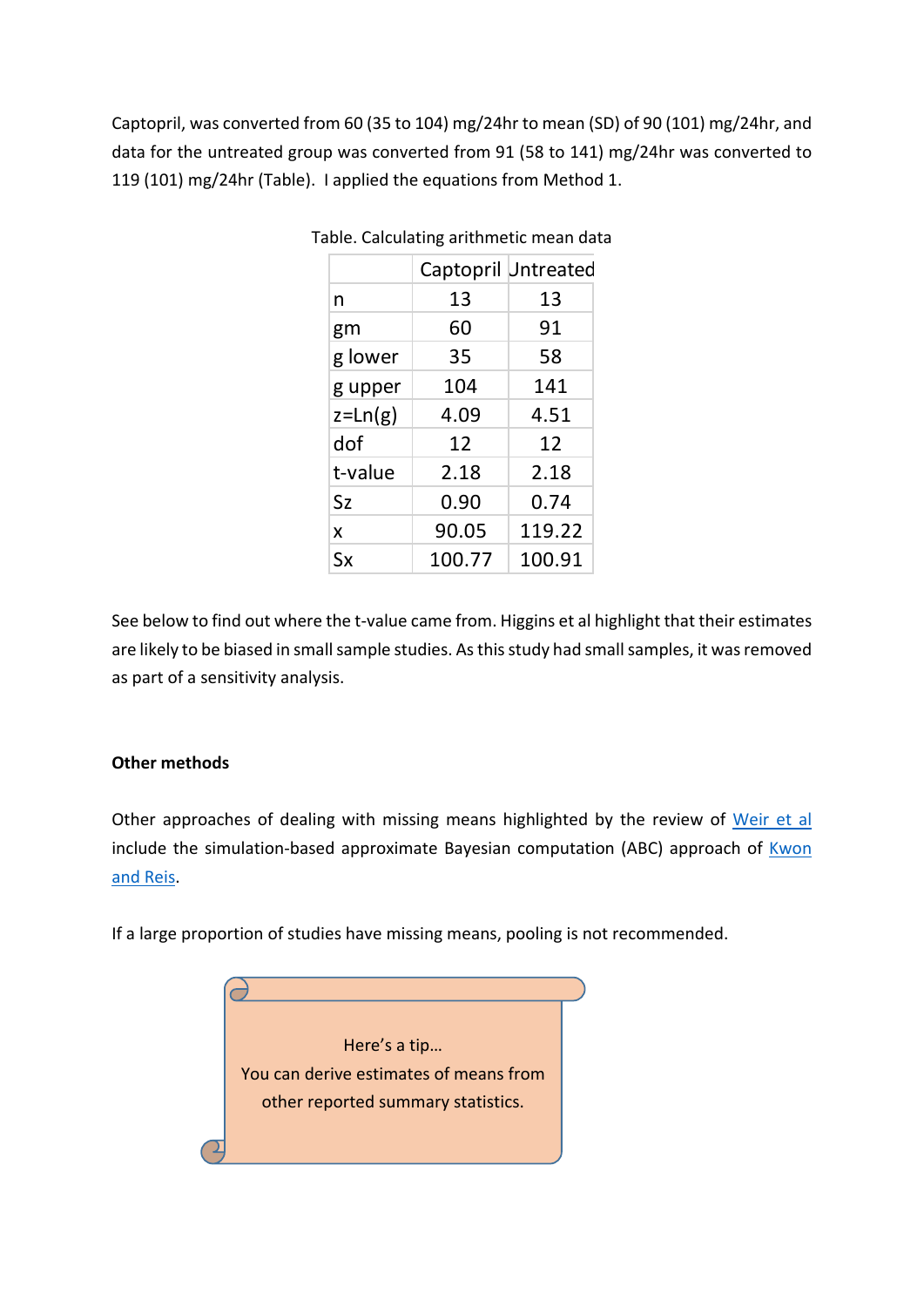In my next blog post I'll give some more examples of a similar summary statistic is reported, but it's not the statistical measure that you want when you have missing SDs.

## Where did the equations and t-value come from?

*Converting geometric means to arithmetic means and the reverse* [Higgins et al](https://www.ncbi.nlm.nih.gov/pubmed/18800342) derive their equations in their paper.

*Calculating means from medians, range and interquartile range* [Hozo et al,](https://www.ncbi.nlm.nih.gov/pubmed/15840177) [Bland,](https://pdfs.semanticscholar.org/59dd/526a4335850fcb364c92bb6f4eb879fb6e59.pdf) [Wan et al](https://www.ncbi.nlm.nih.gov/pubmed/25524443) an[d Luo et al](https://pubmed.ncbi.nlm.nih.gov/27683581/) also derive their equations in their respective papers.

*Calculating an SD from a 95% confidence interval:*

This was [derived earlier](https://bit.ly/2IQot8Y) and in my next blog post I will give more details.

 $\bigwedge$ 

### *What about the t-value?*

This came from a t-distribution table (Figure 4).

| dof           | 0.4   | 0.25  | 0.1   | 0.05  | 0.025  | 0.01   | 0.005  | 0.0025 | 0.001  | 0.0005 |
|---------------|-------|-------|-------|-------|--------|--------|--------|--------|--------|--------|
| 1             | 0.325 | 1.000 | 3.078 | 6.314 | 12.706 | 31.821 | 63.657 | 127.32 | 318.31 | 636.62 |
| $\frac{2}{3}$ | 0.289 | 0.816 | 1.886 | 2.920 | 4.303  | 6.965  | 9.925  | 14.089 | 22.327 | 31.599 |
|               | 0.277 | 0.765 | 1.638 | 2.353 | 3.182  | 4.541  | 5.841  | 7.453  | 10.215 | 12.924 |
| 4             | 0.271 | 0.741 | 1.533 | 2.132 | 2.776  | 3.747  | 4.604  | 5.598  | 7.173  | 8.610  |
| 5             | 0.267 | 0.727 | 1.476 | 2.015 | 2.571  | 3.365  | 4.032  | 4.773  | 5.893  | 6.869  |
| 6             | 0.265 | 0.718 | 1.440 | 1.943 | 2.447  | 3.143  | 3.707  | 4.317  | 5.208  | 5.959  |
| 7             | 0.263 | 0.711 | 1.415 | 1.895 | 2.365  | 2.998  | 3.499  | 4.029  | 4.785  | 5.408  |
| 8             | 0.262 | 0.706 | 1.397 | 1.860 | 2.306  | 2.896  | 3.355  | 3.833  | 4.501  | 5.041  |
| 0             | 0.261 | 0.703 | 1.383 | 1.833 | 2.262  | 2.821  | 3.250  | 3.690  | 4.297  | 4.781  |
| 10            | 0.260 | 0.700 | 1.372 | 1.812 | 2.228  | 2.764  | 3.169  | 3.581  | 4.144  | 4.587  |
| 11            | 0.260 | 0.697 | 1.363 | 1.796 | 2.201  | 2.718  | 3.106  | 3.497  | 4.025  | 4.437  |
| 12            | 0.259 | 0.695 | 1.356 | 1.782 | 2.179  | 2.681  | 3.055  | 3.428  | 3.930  | 4.318  |
| 13            | 0.259 | 0.694 | 1.350 | 1.771 | 2.160  | 2.650  | 3.012  | 3.372  | 3.852  | 4.221  |
| 14            | 0.258 | 0.692 | 1.345 | 1.761 | 2.145  | 2.624  | 2.977  | 3.326  | 3.787  | 4.140  |
| 15            | 0.258 | 0.691 | 1.341 | 1.753 | 2.131  | 2.602  | 2.947  | 3.286  | 3.733  | 4.073  |
| 16            | 0.258 | 0.690 | 1.337 | 1.746 | 2.120  | 2.583  | 2.921  | 3.252  | 3.686  | 4.015  |
| 17            | 0.257 | 0.689 | 1.333 | 1.740 | 2.110  | 2.567  | 2.898  | 3.222  | 3.646  | 3.965  |
| 18            | 0.257 | 0.688 | 1.330 | 1.734 | 2.101  | 2.552  | 2.878  | 3.197  | 3.610  | 3.922  |
| 19            | 0.257 | 0.688 | 1.328 | 1.729 | 2.093  | 2.539  | 2.861  | 3.174  | 3.579  | 3.883  |
| 20            | 0.257 | 0.687 | 1.325 | 1.725 | 2.086  | 2.528  | 2.845  | 3.153  | 3.552  | 3.850  |
| 21            | 0.257 | 0.686 | 1.323 | 1.721 | 2.080  | 2.518  | 2.831  | 3.135  | 3.527  | 3.819  |
| 22            | 0.256 | 0.686 | 1.321 | 1.717 | 2.074  | 2.508  | 2.819  | 3.119  | 3.505  | 3.792  |
| 23            | 0.256 | 0.685 | 1.319 | 1.714 | 2.069  | 2.500  | 2.807  | 3.104  | 3.485  | 3.768  |
| 24            | 0.256 | 0.685 | 1.318 | 1.711 | 2.064  | 2.492  | 2.797  | 3.091  | 3.467  | 3.745  |
| 25            | 0.256 | 0.684 | 1.316 | 1.708 | 2.060  | 2.485  | 2.787  | 3.078  | 3.450  | 3.725  |
| 26            | 0.256 | 0.684 | 1.315 | 1.706 | 2.056  | 2.479  | 2.779  | 3.067  | 3.435  | 3.707  |
| 27            | 0.256 | 0.684 | 1.314 | 1.703 | 2.052  | 2.473  | 2.771  | 3.057  | 3.421  | 3.690  |
| 28            | 0.256 | 0.683 | 1.313 | 1.701 | 2.048  | 2.467  | 2.763  | 3.047  | 3.408  | 3.674  |
| 29            | 0.256 | 0.683 | 1.311 | 1.699 | 2.045  | 2.462  | 2.756  | 3.038  | 3.396  | 3.659  |
| 30            | 0.256 | 0.683 | 1.310 | 1.697 | 2.042  | 2.457  | 2.750  | 3.030  | 3.385  | 3.646  |
| 40            | 0.255 | 0.681 | 1.303 | 1.684 | 2.021  | 2.423  | 2.704  | 2.971  | 3.307  | 3.551  |
| 70            | 0.254 | 0.678 | 1.294 | 1.667 | 1.994  | 2.381  | 2.648  | 2.899  | 3.211  | 3.435  |
| 130           | 0.254 | 0.676 | 1.288 | 1.657 | 1.978  | 2.355  | 2.614  | 2.856  | 3.154  | 3.367  |
| $\infty$      | 0.253 | 0.674 | 1.282 | 1.645 | 1.960  | 2.326  | 2.576  | 2.807  | 3.090  | 3.291  |

Figure 4. t-distribution table

The first column of the table shows the degrees of freedom (dof) and the area probabilities (also known as percentages or p-values) are shown in the first row. As indicated in the t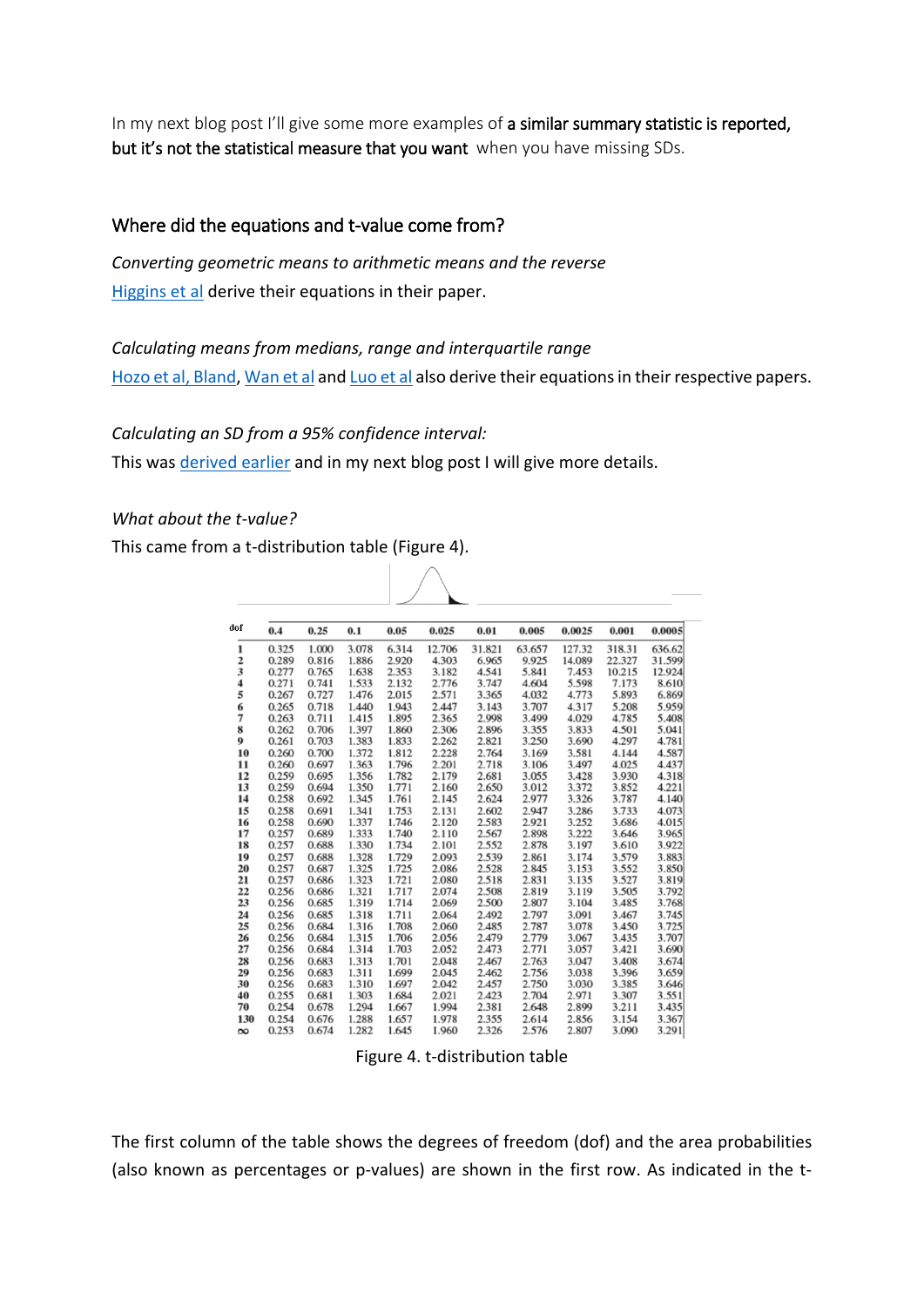distribution curve above the table, the p-values represent the area under the t-distribution curve in the tail, from the t-value to infinity (shaded black) for different dofs.



In the example I gave, the Captopril group had n=13 so dof=n-1=12.

The area probability for the 97.5 percentage point of the t-distribution using the above table =1-0.975=0.025. The corresponding t-value is 2.179 (Figure 5).

 $\bigwedge$ 

| dof           | 0.4   | 0.25  | 0.1   | 0.05  | 0.025  | 0.01   | 0.005  | 0.0025 | 0.001  | 0.0005 |  |
|---------------|-------|-------|-------|-------|--------|--------|--------|--------|--------|--------|--|
| 1             | 0.325 | 1.000 | 3.078 | 6.314 | 12.706 | 31.821 | 63.657 | 127.32 | 318.31 | 636.62 |  |
|               | 0.289 | 0.816 | 1.886 | 2.920 | 4.303  | 6.965  | 9.925  | 14.089 | 22.327 | 31.599 |  |
| $\frac{2}{3}$ | 0.277 | 0.765 | 1.638 | 2.353 | 3.182  | 4.541  | 5.841  | 7.453  | 10.215 | 12.924 |  |
| 4             | 0.271 | 0.741 | 1.533 | 2.132 | 2.776  | 3.747  | 4.604  | 5.598  | 7.173  | 8.610  |  |
| 5             | 0.267 | 0.727 | 1.476 | 2.015 | 2.571  | 3.365  | 4.032  | 4.773  | 5.893  | 6.869  |  |
| 6             | 0.265 | 0.718 | 1.440 | 1.943 | 2.447  | 3.143  | 3.707  | 4.317  | 5.208  | 5.959  |  |
| 7             | 0.263 | 0.711 | 1.415 | 1.895 | 2.365  | 2.998  | 3.499  | 4.029  | 4.785  | 5.408  |  |
| 8             | 0.262 | 0.706 | 1.397 | 1.860 | 2.306  | 2.896  | 3.355  | 3.833  | 4.501  | 5.041  |  |
| 0             | 0.261 | 0.703 | 1.383 | 1.833 | 2.262  | 2.821  | 3.250  | 3.690  | 4.297  | 4.781  |  |
| 10            | 0.260 | 0.700 | 1.372 | 1.812 | 2.228  | 2.764  | 3.169  | 3.581  | 4.144  | 4.587  |  |
| 11            | 0.260 | 0.697 | 1363  | 1796  | 2.201  | 2.718  | 3 106  | 3.497  | 4.025  | 4437   |  |
| 12            | 0.259 | 0.695 | 1.356 | 1.782 | 2.179  | 2.681  | 3.055  | 3.428  | 3.930  | 4.318  |  |
| 13            | 0.259 | 0.694 | 1.350 | 1.771 | 2.160  | 2.650  | 3.012  | 3.372  | 3.852  | 4.221  |  |
| 14            | 0.258 | 0.692 | 1.345 | 1.761 | 2.145  | 2.624  | 2.977  | 3.326  | 3.787  | 4.140  |  |
| 15            | 0.258 | 0.691 | 1.341 | 1.753 | 2.131  | 2.602  | 2.947  | 3.286  | 3.733  | 4.073  |  |
| 16            | 0.258 | 0.690 | 1.337 | 1.746 | 2.120  | 2.583  | 2.921  | 3.252  | 3.686  | 4.015  |  |
| 17            | 0.257 | 0.689 | 1.333 | 1.740 | 2.110  | 2.567  | 2.898  | 3.222  | 3.646  | 3.965  |  |
| 18            | 0.257 | 0.688 | 1.330 | 1.734 | 2.101  | 2.552  | 2.878  | 3.197  | 3.610  | 3.922  |  |
| 19            | 0.257 | 0.688 | 1.328 | 1.729 | 2.093  | 2.539  | 2.861  | 3.174  | 3.579  | 3.883  |  |
| 20            | 0.257 | 0.687 | 1.325 | 1.725 | 2.086  | 2.528  | 2.845  | 3.153  | 3.552  | 3.850  |  |
| 21            | 0.257 | 0.686 | 1.323 | 1.721 | 2.080  | 2.518  | 2.831  | 3.135  | 3.527  | 3.819  |  |
| 22            | 0.256 | 0.686 | 1.321 | 1.717 | 2.074  | 2.508  | 2.819  | 3.119  | 3.505  | 3.792  |  |
| 23            | 0.256 | 0.685 | 1.319 | 1.714 | 2.069  | 2.500  | 2.807  | 3.104  | 3.485  | 3.768  |  |
| 24            | 0.256 | 0.685 | 1.318 | 1.711 | 2.064  | 2.492  | 2.797  | 3.091  | 3.467  | 3.745  |  |
| 25            | 0.256 | 0.684 | 1.316 | 1.708 | 2.060  | 2.485  | 2.787  | 3.078  | 3.450  | 3.725  |  |
| 26            | 0.256 | 0.684 | 1.315 | 1.706 | 2.056  | 2.479  | 2.779  | 3.067  | 3.435  | 3.707  |  |
| 27            | 0.256 | 0.684 | 1.314 | 1.703 | 2.052  | 2.473  | 2.771  | 3.057  | 3.421  | 3.690  |  |
| 28            | 0.256 | 0.683 | 1.313 | 1.701 | 2.048  | 2.467  | 2.763  | 3.047  | 3.408  | 3.674  |  |
| 29            | 0.256 | 0.683 | 1.311 | 1.699 | 2.045  | 2.462  | 2.756  | 3.038  | 3.396  | 3.659  |  |
| 30            | 0.256 | 0.683 | 1.310 | 1.697 | 2.042  | 2.457  | 2.750  | 3.030  | 3.385  | 3.646  |  |
| 40            | 0.255 | 0.681 | 1.303 | 1.684 | 2.021  | 2.423  | 2.704  | 2.971  | 3.307  | 3.551  |  |
| 70            | 0.254 | 0.678 | 1.294 | 1.667 | 1.994  | 2.381  | 2.648  | 2.899  | 3.211  | 3.435  |  |
| 130           | 0.254 | 0.676 | 1.288 | 1.657 | 1.978  | 2.355  | 2.614  | 2.856  | 3.154  | 3.367  |  |
| $\infty$      | 0.253 | 0.674 | 1.282 | 1.645 | 1.960  | 2.326  | 2.576  | 2.807  | 3.090  | 3.291  |  |

Figure 5. t-distribution table for dof=12 and p-value=0.025

The same t-value can also be calculated using EXCEL by typing in an EXCEL cell =ABS(T.INV(one sided p-value, dof)). With my example this is =ABS((T.INV(0.025,12).

Note that I'm using EXCEL 2016. Earlier versions use the term TINV(two-sided p-value, dof) i.e. TINV(0.05,12)=ABS(T.INV(0.025,12)=2.178813.